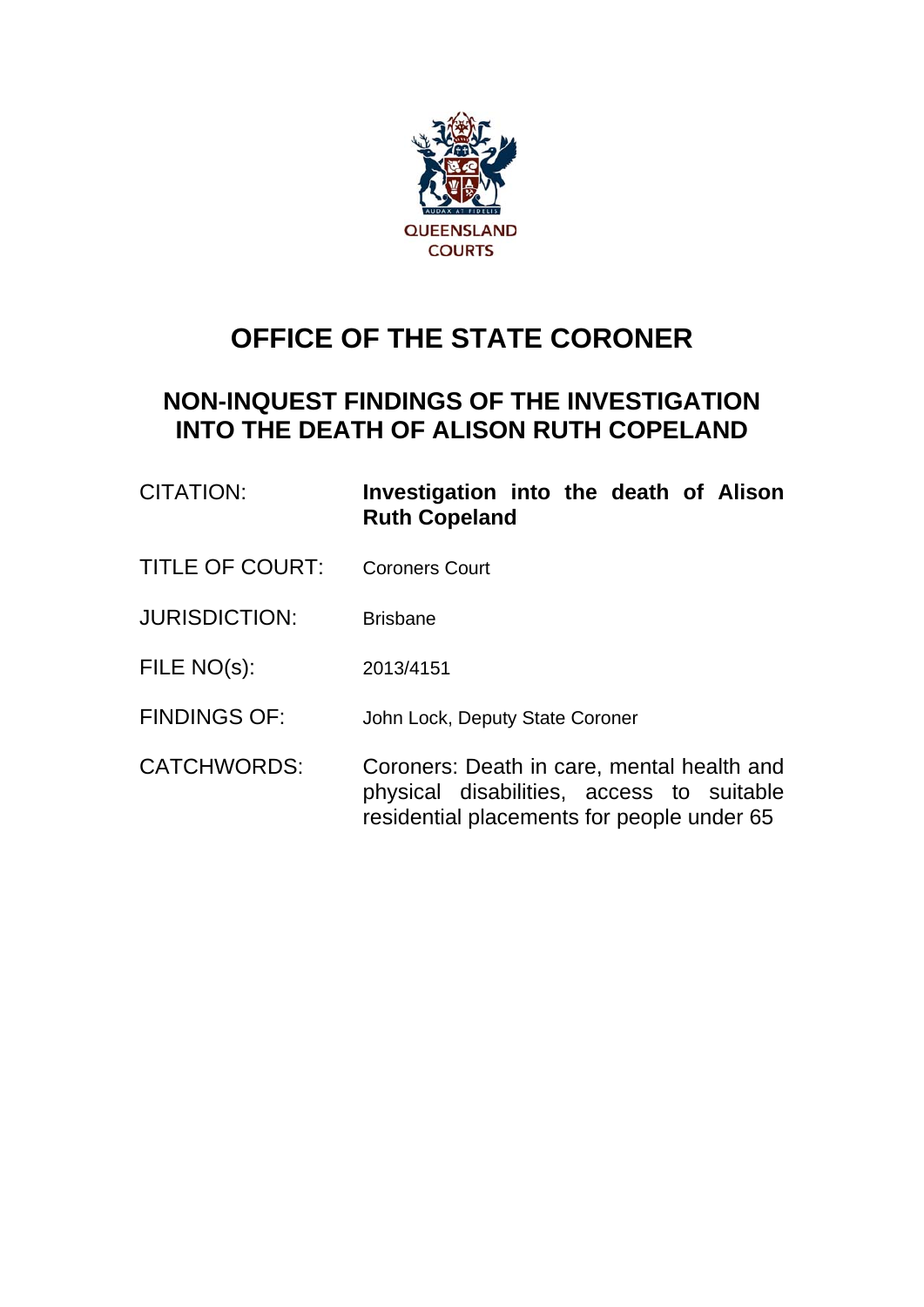# **Background Medical and Social History**

Alison Ruth Copeland was aged 55.

Her past medical history included that of subarachnoid haemorrhage in 1995, caused by a cerebral aneurysm. This had resulted in right-sided hemiparesis, aphasia and right sided hemisensory loss. Alison suffered from double vision, limited mobility (usually mobilising with a cane) and used a motor scooter to mobilise longer distances. Her marriage broke down after her injury.

There was also a history of hiatus hernia, gastric reflux and depression. She was on a number of medications including those consistent with depression

Alison had been employed as an administration officer in the Department of Education for 20 years.

The past history of aneurysm had caused cognitive impairment, speech problems, blurred vision and blindness. Her history indicated she had made 10 previous attempts to end her life with the first attempt occurring in 1997 following her injury. The past attempts had been by varying means including by overdose, cutting her wrists, gassing herself and intending to drive her scooter into a canal.

#### **Issues concerning attempts to obtain access to a high needs nursing facility**

Alison had been on a waiting list for a Blue Care aged nursing care facility for a number of years but had been informed that this would become available soon.

Care was being provided by Bayside Mental Health Service. The service stated that its focus of care was to support her through the process of entry to the nursing care facility as well as linkage to and coordination of other services in the interim and carer's support for Alison's sister.

Alison's mental state was said to have been stable for many months prior to this. However, her sister states her mental state fluctuated often due to the level of frustration she experienced between periods of hopefulness and disappointment. There were occasions when she would become trance-like after bouts of extreme upset, repeating things like 'no more' over and over.

Alison was last seen by her case manager on 7 November 2013. Her mental state at the time appeared to have been good. It was stated she was appreciative of the visit. The case manager considered the conversation was logical and rational and insight was reasonable regarding managing ongoing frustration. It was considered there was a low-risk of self harm at the time of the visit as she was future oriented and hopeful. There was a chronic medium risk given her past history and ongoing frustration with placement and her physical condition.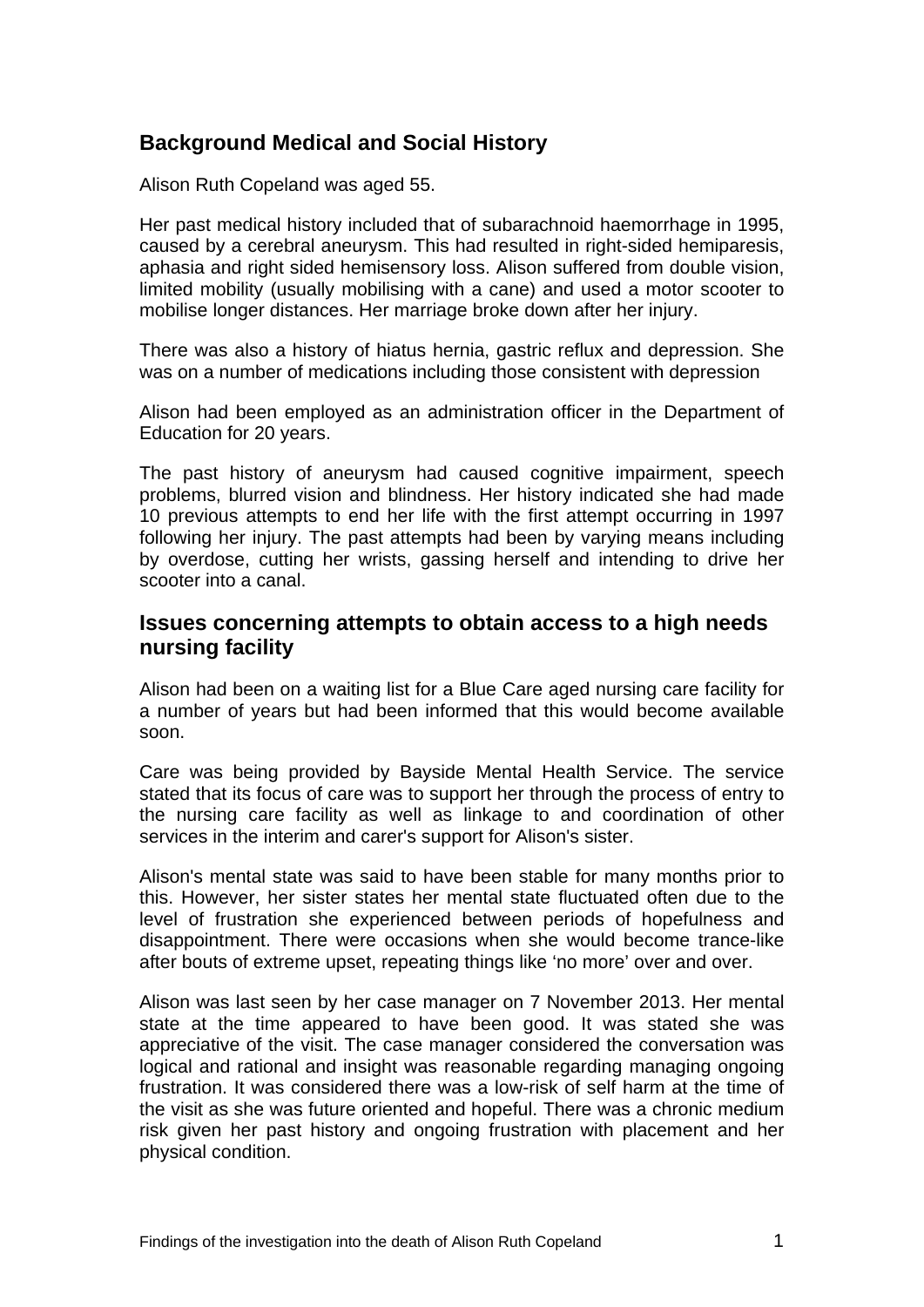The plan at the time of this assessment had been closure to the service with ongoing follow-up with Blue Care and her GP and extensive communication with these services. The case manager had arranged to see Alison one more time prior to closure of the case.

#### **Internal hospital review**

It was noted that Alison suffered significant frustration as a result of the period of time she had been waiting for an aged care bed. Despite intensive efforts and liaison by her case manager and carer with agencies such as Disability Services Queensland and residential aged care facilities, it had not been possible to find a suitable placement for her.

She had multiple comorbidities that had led to physical disability and the need for a placement in an aged care facility. She also suffered from depression and adjustment disorder and her physical disability was a major cause of her mental health symptoms.

The review noted that the difficulties in finding a placement for a consumer under the age of 65 years and with high care needs, was highlighted in this case.

#### **Concerns of family**

In 2005, Alison's sister moved into a dual living home to better care for her as Alison's physical abilities deteriorated. There was ongoing depression with numerous suicide attempts.

In February 2011, she was admitted to the Belmont Private Hospital due to erratic and psychotic behaviour. An appointment was made by the hospital social worker with Disability Services Queensland (DSQ).

For the next two years the family describes a series of delays and failures within DSQ to progress any assistance. The family had received significant support from Bayside Mental Health Services who made every effort to find the assistance that was required to provide support to Alison.

Initial contact with DSQ directed them to obtaining an Aged Care Assessment Team (ACAT) assessment as being a faster option than through DSQ. However Alison's age was initially considered to be an impediment for such an assessment.

Subsequently, Alison was admitted into Causuarina Lodge and was there for 18 months whilst appropriate high care accommodation was sought.

Complaints were made to the Health Quality and Complaints Commission in relation to DSQ which advised that it had no jurisdiction. Subsequently complaints were made through the Disability and Communities Complaints Unit. Complaints escalated to the Ombudsman's office, the local Member of Parliament and the Minister. Various apologies were provided but no further practical solution ever resulted.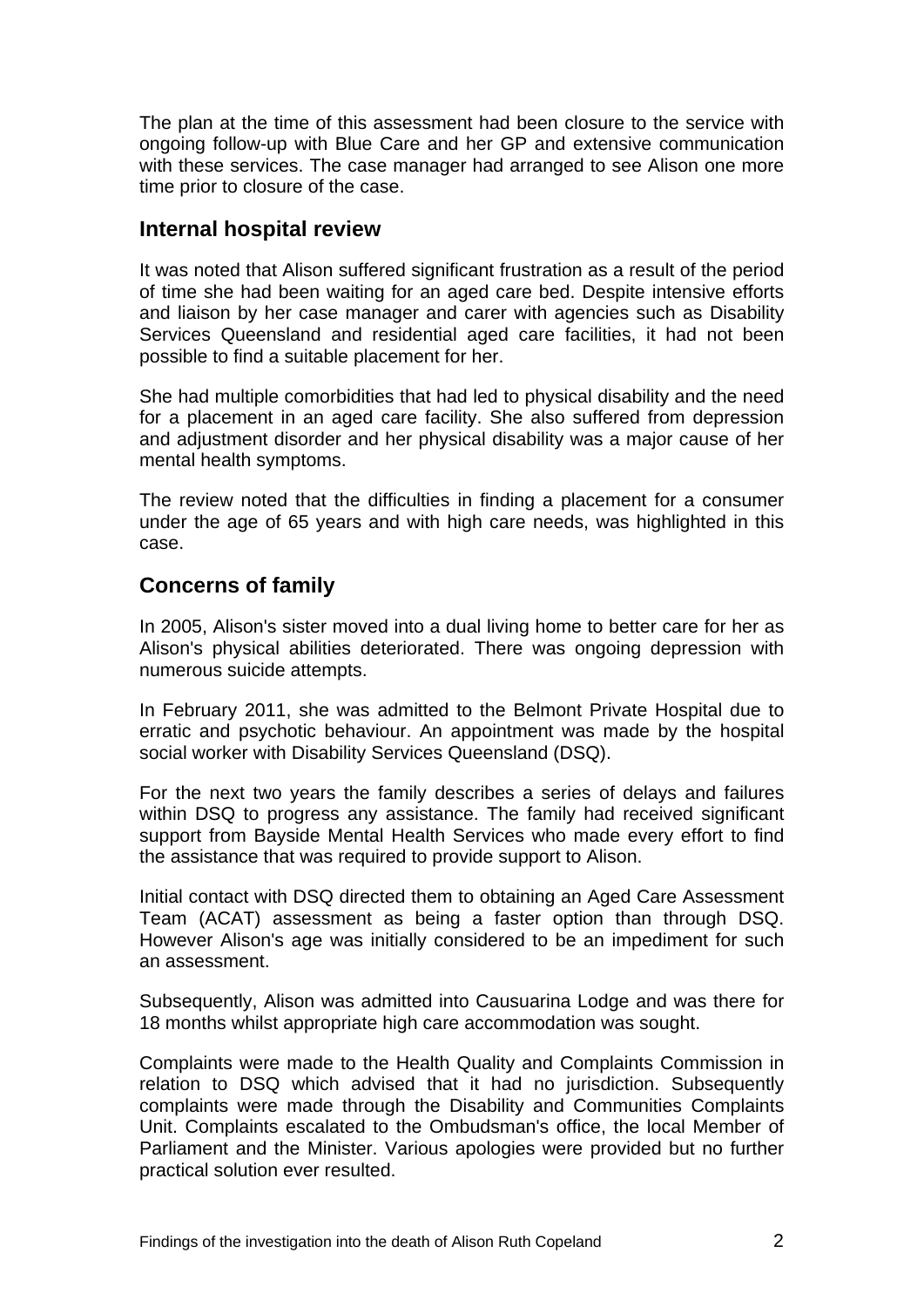The family agreed that much more needs to be done about appropriate housing for younger persons suffering from disability and this issue was at the very core of Alison's recent suicide.

#### **Events of 18 November 2013**

Her sister told police that she saw Alison at 7am on 18 November 2013 and initially she appeared to be fine. They then had a verbal argument as Alison wanted her sister to spend more time with her. She was swearing and screaming and yelling 'let me go I hate my life'. She said this on several occasions. Her sister then gave Alison temazepam to help her sleep and checked on her twice that evening. Early the next morning, the sister went downstairs and found Alison in her room with a plastic bag over her head. She was clearly deceased.

### **Autopsy examination**

An autopsy examination has confirmed the cause of death was due to plastic bag suffocation.

Toxicological analysis found multiple drugs of prescription, which were mainly therapeutic and slightly above therapeutic concentration including temazepam, mirtazapine and venlafaxine (antidepressants), amlodopine (antihypertensive), paracetamol, promethazine (antihistamine).

The cause of death was due to asphyxia following plastic bag suffocation. The presence of multiple drugs including benzodiazepines and antidepressants could have caused drowsiness and enhanced loss of consciousness leading to death.

# **Response by DSQ**

DSQ noted that the records indicated Alison waited approximately three months before undergoing an assessment of need by a departmental officer. It was noted that the Department makes every effort to complete an assessment in the shortest possible time frame.

However, in 2011 a wait of three to four months in the South East region was not uncommon as a result of available staff resources. In addition, a new process of intake and assessment had commenced and Queenslanders with a disability were actively encouraged to self refer for an assessment and this resulted in high demand.

DSQ advised that since 2011 efforts have been made to reduce the wait time for disability services assessment. The current average is now six weeks unless there are identified high risk factors in which case an urgent assessment will be made.

Departmental officers are now guided to identify high needs requiring an immediate emergency response by various internal policies and risk assessment tools.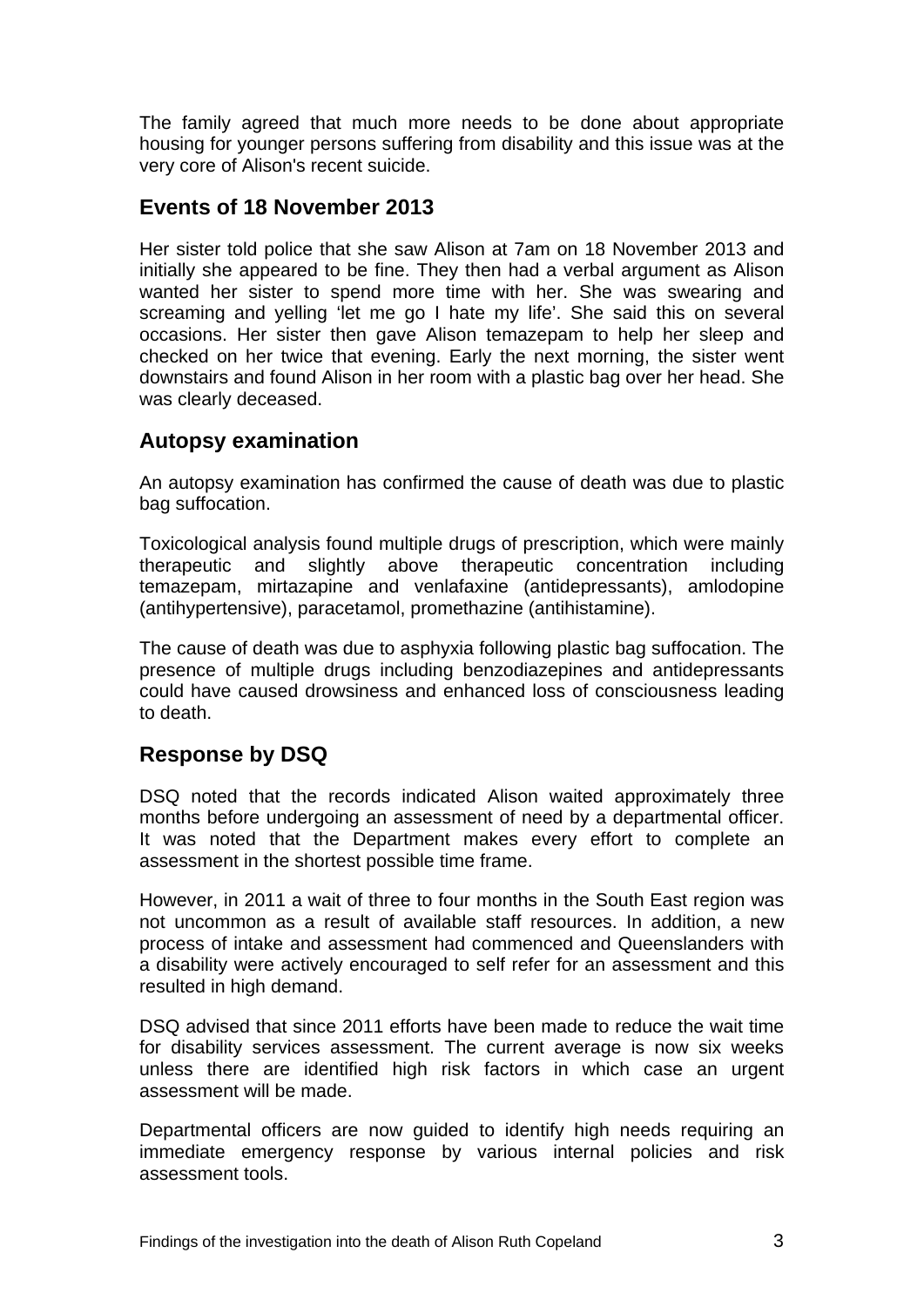DSQ advise that once an individual seeking assistance is assessed, their disability support needs are listed on a statewide register. Assessment does not automatically equate to access to support and services. Services are offered when a funded vacancy is identified, or additional resources (additional funding) becomes available.

Alison was assessed to have high needs in that accommodation arrangements were considered unsustainable in its present form. She was accordingly placed on the register. Data for this period indicated there were 67 individuals across the state recorded on the register waiting for out-of-home accommodation support funding. As of 6 May 2014, 394 individuals were recorded on the register as awaiting out-of-home accommodation support.

The Department investigated internally the complaint of Alison's family. It was identified that it had not been made sufficiently clear to the family that an assessment of high support needs does not equate to prioritised service delivery. It is now the practice of departmental officers to be very clear when communicating the outcome that being assessed as suitable does not guarantee identified supports will be received. Due to demand exceeding supply, an applicant may only be linked to specialist supports if and when the appropriate supports become available.

DSQ also advised that the Department will assist individuals and families to explore other avenues including through other agencies. In that regard an ACAT assessment was suggested as another alternative to assist in exploring out-of-home accommodation options that provide high care. An ACAT assessment was undertaken in August 2011 noting Alison was eligible for admission to a nursing home and subsequently she was transferred to Casuarina Lodge Rehabilitation Centre whilst awaiting a suitable placement. Alison's family has acknowledged that ACAT specifically deal with clients over 65 and are not a part of the DSQ, nor have the same assessment process. The family consider that ACAT should be commended for caring enough to assist outside of their jurisdiction, not once, but twice, and despite an extensive waiting list.

In March 2013, the family sought reassessment of her needs to include inhome support until placement in aged care. DSQ reviewed and updated the register of need with recommendations for in-home support and accommodation support, to be provided as resources became available.

DSQ states it made contact with ACAT on a number of occasions to check on her waiting status and to help progress placement. Further contact in April 2003 also resulted in ACAT agreeing to reassess Alison for aged care respite while waiting for the nursing home placement.

DSQ noted that under section 8 of the Disability Services Act, it is recognised there are finite resources available and a need to distribute resources fairly with regard to the state's priorities. The process to access specialist disability services is guided by policies to ensure it is consistent, transparent and responsive while managing finite resources effectively and equitably across the state.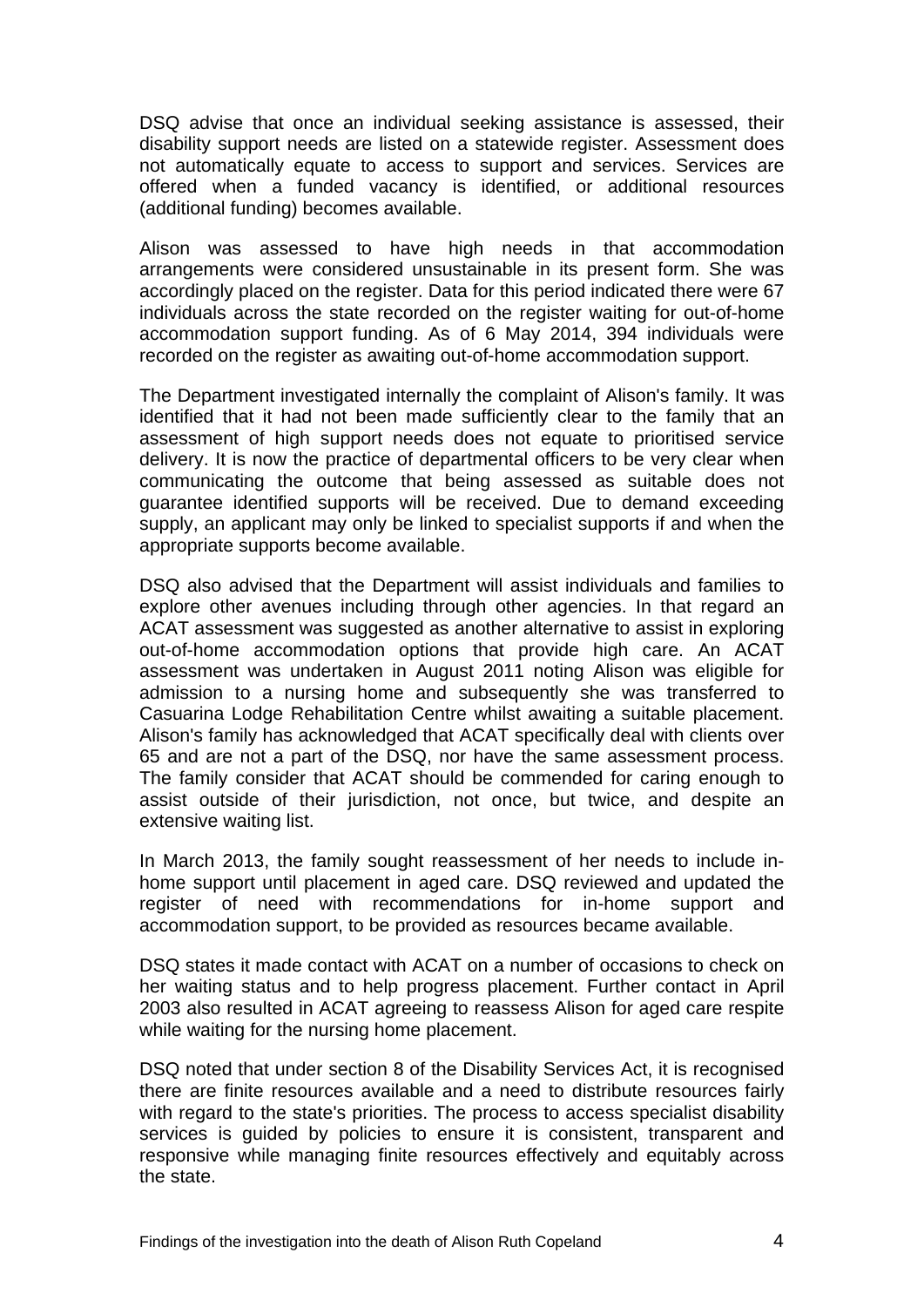In May 2013, the Queensland Government agreed with the Australian Government to full implementation of the National Disability Insurance Scheme (NDIS) to take place between 1 July 2016 and 30 June 2019. Under the NDIS, the current state-based schemes will change to a national scheme. For housing, the provision of accessible and affordable accommodation options will continue to be the responsibility of the State while NDIS will fund reasonable and necessary home modifications to private dwellings on a caseby-case basis.

It is the view of the Department that as a result of the nationwide reforms it is intended that people with a disability will receive a more timely and comprehensive response to their support needs.

The Department extended its sincere apologies to the family.

#### **Conclusion**

Alison had suffered from a significant physical disability since 1995 as a result of bleeding into her brain from an aneurysm. There were resultant significant mental health consequences with multiple attempts at suicide over the years. Attempts were being made to have her cared for in an appropriate high needs care facility however there were significant problems in finding such a facility.

A review by the Bayside Mental Health Service noted that this case highlighted the difficulties in finding suitable facilities for persons under the age of 65 who require high need care.

DSQ accepts there were delays in an initial assessment and limited funding resources available to provide immediate accommodation needs for Alison once the assessment was completed.

DSQ states the intention of the NDIS, in conjunction with the State Government, is to provide more timely and comprehensive responses to those who require disability services in the future.

The NDIS does not commence for a further two years and does not apply to housing.

The problem of insufficient appropriate accommodation support for disabled people under 65 is likely to remain an issue.

DSQ has noted the number of individuals awaiting 'out-of home' accommodation support increased from 67 in August 2011 to 394 as of May 2014. At the time of her death, Alison had already been waiting for 18 months and her family have continued concerns that if she was still alive the situation would likely have remained unchanged.

#### **Publication of Findings**

This investigation has considered a number of issues concerning the availability of out-of-home accommodation support for those under the age of